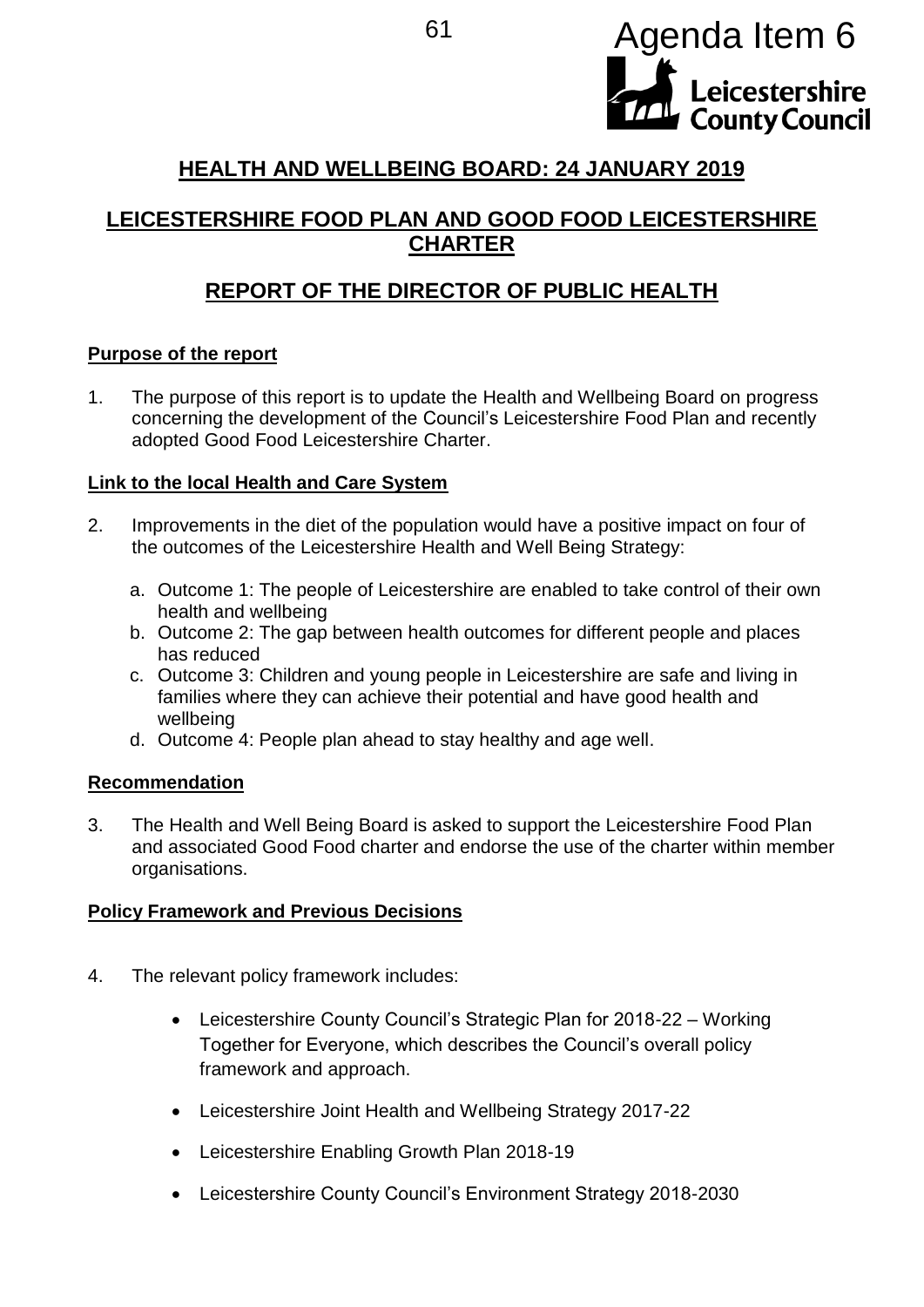- Leicestershire Municipal Waste Management Strategy Update 2011
- 5. The Food Plan and Charter link closely with 5 of the 6 strategic outcomes of "Working together for the benefit of everyone: Leicestershire County Council's Strategic Plan 2018-22" which was approved by the County Council in December 2017. The Plan and Charter both recognise the strong role that food plays across the economy, health and wellbeing, thriving localities and community strengths, planning future housing/communities and working towards more effective commissions and projects by working across departments.
- 6. The Cabinet approved the Good Food Leicestershire Charter at its meeting on 18 December 2018.

### **Background**

#### **The food system: food and the economy**

- 7. Local Policies including the Health and Wellbeing Strategy, Strategic Economic Plan, Environment Strategy and the Leicestershire Municipal Waste Management Strategy emphasise the importance of food for Leicestershire's health, prosperity and sustainability. Whilst considerable work is already being undertaken in each of these areas, ensuring the right types of food make it onto Leicestershire resident's plates is a complex process and its impact on health cannot easily be disentangled from its environmental and economic aspects, and vice versa. Leicestershire's food is part of a national and global network, and only an integrated, whole-systems approach can hope to be effective in this context. It is evident that a strong local food system will increase Leicestershire's resilience to global threats including climate change and rising food prices.
- 8. Leicestershire is establishing itself as an innovator and strategic leader in many food related areas and the Food Plan will provide a highly visible, national platform on which to expand these further.
- 9. The cost of overweight and obesity to the national economy was estimated at £16 billion in 2007, rising to £50 billion by 2050. The Department of Health has estimated that if diets matched nutritional guidelines, up to £6 billion could be saved in costs to the NHS and around 70,000 deaths could be prevented nationally each year – equating to in the region of 750 deaths a year in Leicestershire.
- 10. As an example of what could be achieved in Leicestershire, similar work in Nottinghamshire to ensure ingredients for school meals are sourced locally has led to a dramatic increase in spend on seasonal local produce, estimated to be around £1.65 million per year, and has produced an estimated return of £3.11 in social, economic and environmental value for every £1 spent.
- 11. In terms of food waste, research by the Waste and Resources Action Programme (WRAP) in 2013 suggested that the average UK household throws away the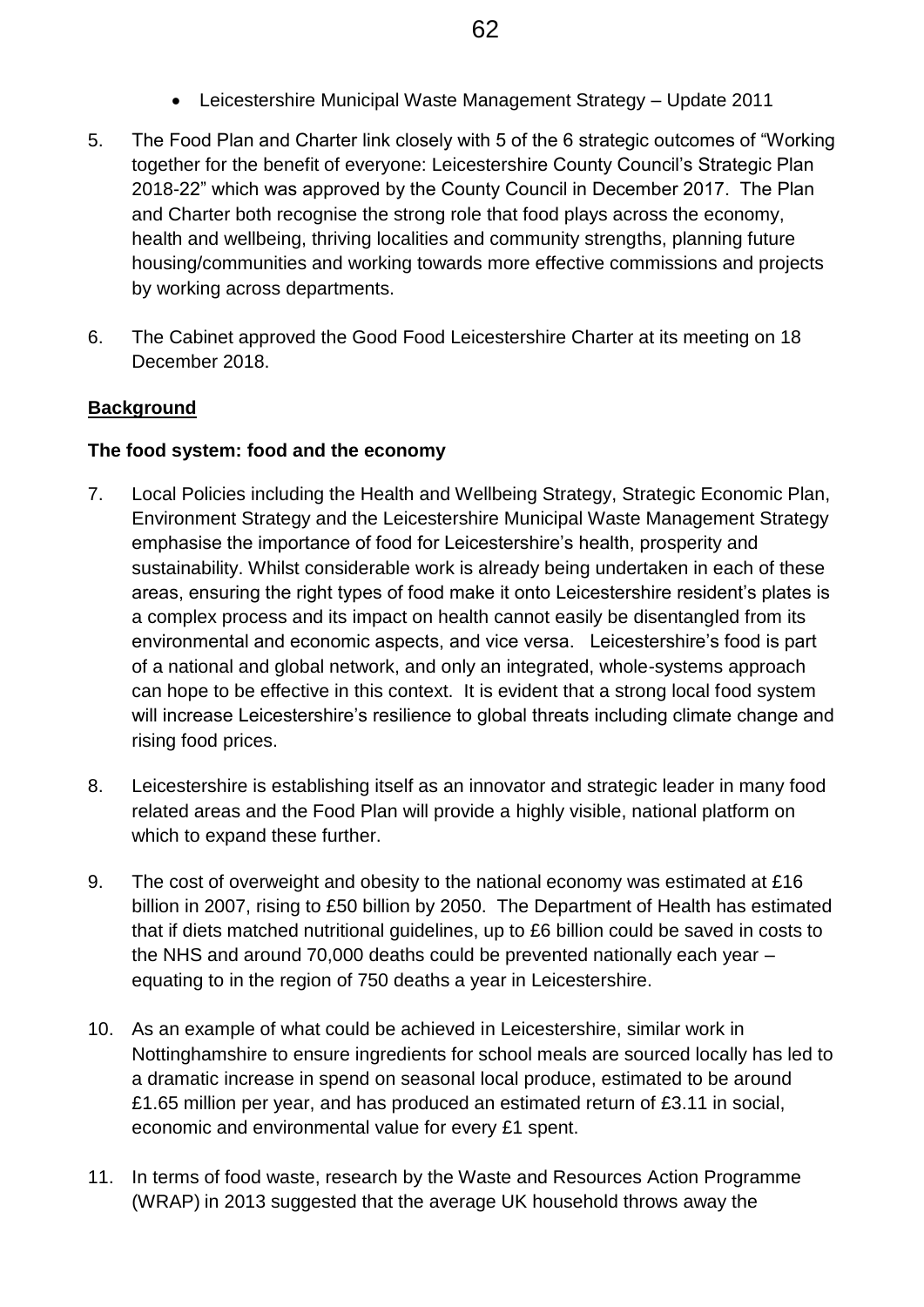equivalent of £470 of food per year – increasing to £700 per year for a household with children. Estimated total food waste (from households, food manufacture, retail, hospitality sectors and so on) across the UK was 12 million tonnes, with a value of £19 billion a year, of which 75% could have been avoided.

- 12. Beyond the familiar health impacts of food and nutrition, food also has widespread economic implications. The food and drink sector in Leicester and Leicestershire economy is worth £600m – the second most important economic contributor after non-food manufacturing. It provides 2.7% of employment in the area – twice the national share – and this proportion is even larger in rural Leicestershire. For some areas, the food and drink sector is of particularly critical importance. In Melton Mowbray, for example, 13.6% of people are employed in food and drink manufacturing – over 10 times the national average. Food and drink is also a significant tourism draw for the County.
- 13. A coordinated strategic approach that values and prioritises sustainability, local provenance and healthy food in policies and procurement, whilst also developing community capacity and assets in relation to food growing, cooking and eating can help to support all of these issues. As a major local employer and catering provider, the County Council is in a position to lead on policy change and influence other public sector organisations to follow suit. This alone could produce a major step change in patterns of food buying in the county. It would also be able to ensure existing work undertaken by departments within the council takes an integrated approach as part of an overall strategy.
- 14. In developing the Food Plan, the County Council has identified 5 ambitions which will be the focus for its initial activity. These are:
	- Facilitating partnership activity to tackle food poverty including access to affordable (surplus) food, training and resources as well as developing volunteer opportunities.
	- Seeking opportunities to work across departments within the Council to develop a coordinated basic community based cookery skills programme
	- Business networking linking local businesses, producers and farms with local customers, schools and caterers. Using these links to improve the local food economy and to influence healthy and nutritious food manufacture, options for employee health and wellbeing (across employers in Leicestershire) and food waste options.
	- Locality working supporting localities to develop their own food plan ambitions.
	- Lead on promoting healthy and sustainable food through communications activities, e.g. develop a seminar series, food summit event and specific campaigns.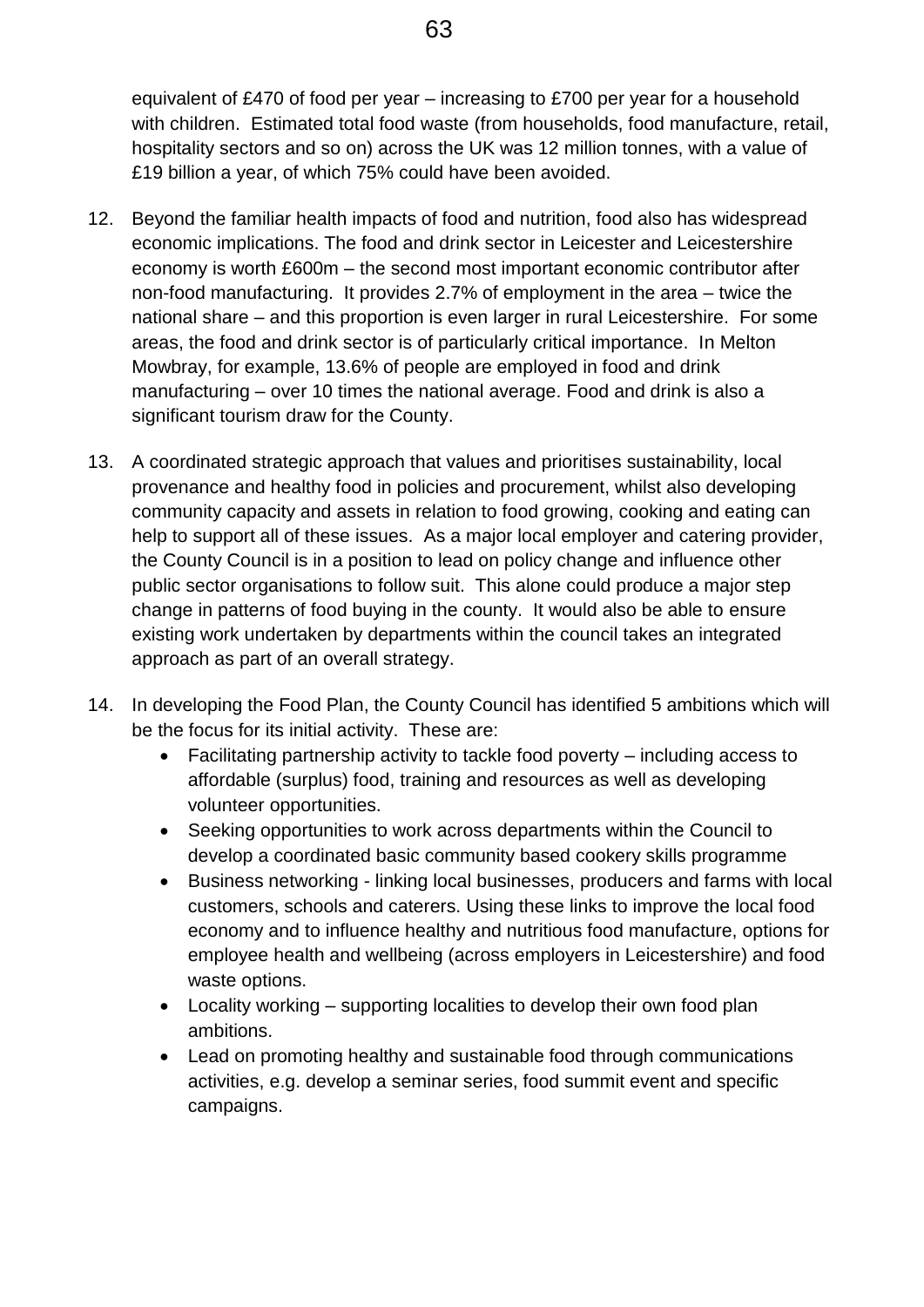- 15. Examples of actions within the plan include;
	- Facilitate development of cook and eat sessions where participants are shown how to reduce food waste, cook an affordable, healthy meal and are supported to help overcome other barriers to cooking healthy meals through developing local community resources such as increased availability of fresh fruit and vegetable through a community shop.
	- Explore opportunities to link County Council owned farms (and other producers/suppliers) with community food needs, for example through school and early year setting work involving linked projects (e.g. Food for Life and Healthy Tots).

# **Sustainable Food Cities award**

- 16. The County Council is working towards membership of Sustainable Food Cities (SFC). This national framework is managed by 3 national charities (The Soil Association, Sustain and Food Matters) and is a model to develop food 'systems' in an area as well as providing recognition through high profile awards (Bronze, Silver and Gold). Leicestershire aims to achieve a Bronze award within an 18-24 month period. Alongside this, it is supporting Melton Borough Council and Harborough District Council to achieve the Bronze Award in a similar time period. An important part of this work is helping to develop the model for a County SFC - Leicestershire would be the first county to gain an SFC award.
- 17. The SFC framework focusses on 6 priority areas
	- Promoting healthy and sustainable food and drink to the public.
	- Tackling food poverty, diet-related ill health and access to healthy food.
	- Building community food knowledge, skills, resources and projects.
	- Promoting a vibrant and diverse sustainable food economy.
	- Transforming catering and food procurement.
	- Reducing waste and the ecological footprint of the food system.

# **Leicestershire Food Charter**

- 18. The Good Food Leicestershire Charter attached as the appendix to the report, is a critical part of securing Leicestershire's membership of SFC. The Charter will enable the Council to start work towards gaining a Bronze Award, demonstrating the Council's role as a place leader within the local food system whilst opening up funding and collaboration opportunities. The Authority will also use the Charter to generate support from partner organisations to improve the areas food systems.
- 19. The principles of the Leicestershire Food Charter are that:
	- People are supported and encouraged to grow, cook, buy and eat good food through skills and training to help people gain the knowledge they need to eat well and affordably;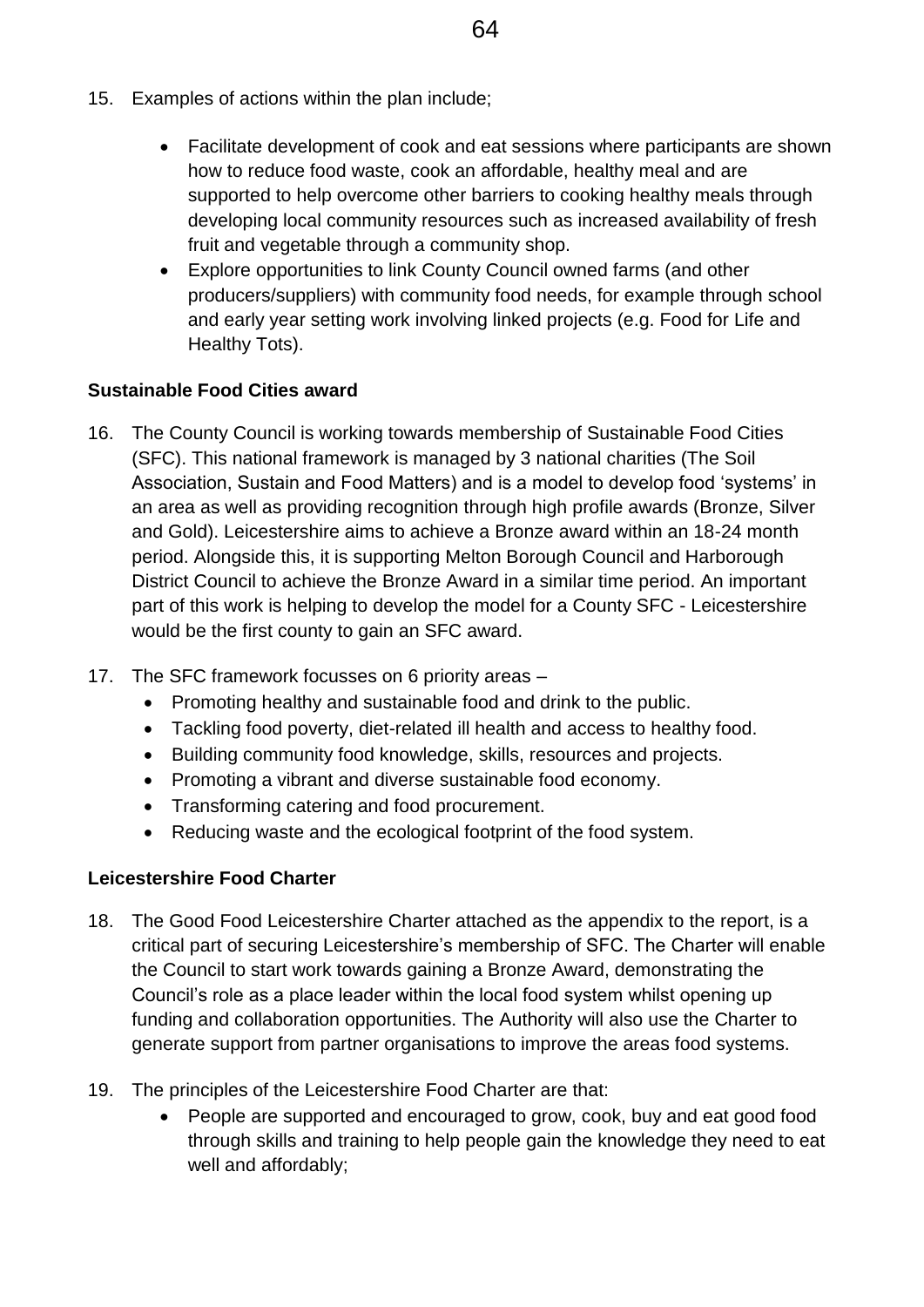- A thriving local food and drink economy works for people as much as they work for it;
- The network of food and drink businesses and producers contribute to the local food chain and are supported and celebrated to strengthen the local economy and promote local jobs;
- Local food and drink businesses and producers contribute to healthy lifestyles, healthy choices and actively support access to good food for all;
- Food waste is prevented and reduced where possible
- Food production, processing, distribution and disposal has a reduced environmental footprint
- 20. The Good Food Leicestershire Charter will be used to
	- Provide the over-arching ambition driving the future of food in Leicestershire
	- Form a public statement of intent from Leicestershire County Council leading the move towards a more sustainable local food system
	- Show local leadership towards supporting localities to develop locality partnerships (as with Melton Borough Council and Harborough District Council)
	- Generate pledges from partners towards engagement in the Leicestershire Food Plan
	- Support membership of SFC, and work towards gaining a bronze SFC award

## **Resource Implications**

21. There are no resource implications arising directly from this report. The recruitment of a Sustainable Food Partnerships Coordinator has been funded via exiting budgets whilst support from the Public Health commissioned Soil Association 'Food for Life' programme has also been provided. Free national support from the Sustainable Food Cities has also been utilised.

## **Appendix**

Good Food Leicestershire Charter

## **Officer to Contact**

Mike Sandys, Director of Public Health Tel: 0116 305 4259 email: [mike.sandys@leics.gov.uk](mailto:mike.sandys@leics.gov.uk)

Elizabeth Orton, Consultant in Public Health Tel: 0116 305 5347 email: [elizabeth.orton@leics.gov.uk](mailto:elizabeth.orton@leics.gov.uk)

Joanna Guyll, Assistant Director of Environment and Waste Tel: 0116 305 8101 email: [joanna.guyll@leics.gov.uk](mailto:joanna.guyll@leics.gov.uk)